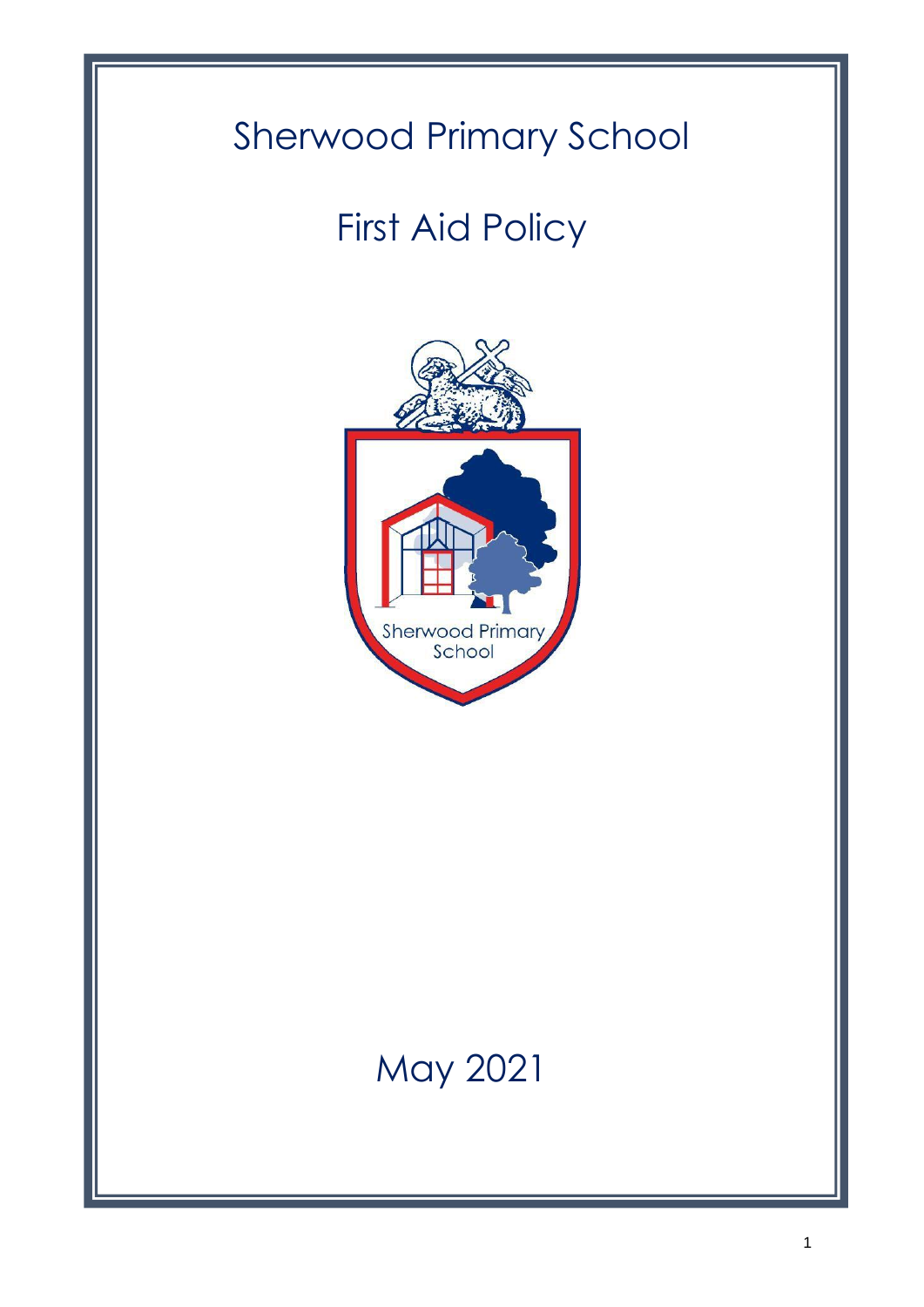## Aims

The aims of our first aid policy are to:

- Ensure the health and safety of all staff, pupils and visitors
- Ensure that staff and governors are aware of their responsibilities with regards to health and safety
- Provide a framework for responding to an incident and recording and reporting the outcomes

## Legislation and Guidance

This policy is based on the [Statutory Framework for the Early Years Foundation Stage,](https://www.gov.uk/government/uploads/system/uploads/attachment_data/file/596629/EYFS_STATUTORY_FRAMEWORK_2017.pdf) advice from the Department for Education on [first aid in schools](https://www.gov.uk/government/publications/first-aid-in-schools) and [health and](https://www.gov.uk/government/publications/health-and-safety-advice-for-schools)  [safety in schools,](https://www.gov.uk/government/publications/health-and-safety-advice-for-schools) and the following legislation:

- [The Health and Safety \(First Aid\) Regulations 1981,](http://www.legislation.gov.uk/uksi/1981/917/regulation/3/made) which state that employers must provide adequate and appropriate equipment and facilities to enable first aid to be administered to employees, and qualified first aid personnel
- [The Management of Health and Safety at Work Regulations 1992,](http://www.legislation.gov.uk/uksi/1992/2051/regulation/3/made) which require employers to make an assessment of the risks to the health and safety of their employees
- [The Management of Health and Safety at Work Regulations 1999,](http://www.legislation.gov.uk/uksi/1999/3242/contents/made) which require to the employers to the employers to the total to the total to the total to the total to the total to the to carry out risk assessments, make arrangements to implement necessary measures, and arrange for appropriate information and training
- [The Reporting of Injuries, Diseases and Dangerous Occurrences Regulations](http://www.legislation.gov.uk/uksi/2013/1471/schedule/1/paragraph/1/made) [\(RIDDOR\)](http://www.legislation.gov.uk/uksi/2013/1471/schedule/1/paragraph/1/made) 2013, which state that some accidents must be reported to the Health and Safety Executive (HSE), and set out the timeframe for this and how long records of such accidents must be kept
- [Social Security \(Claims and Payments\) Regulations 1979,](http://www.legislation.gov.uk/uksi/1979/628) which set out rules on the retention of accident records
- [The School Premises \(England\) Regulations 2012,](http://www.legislation.gov.uk/uksi/2012/1943/regulation/5/made) which require that suitable space is provided to cater for the medical and therapy needs of pupils

## Roles and responsibilities

#### **The Local Authority and Governing Board**

Lancashire County Council has ultimate responsibility for health and safety matters in the school, but delegates responsibility for the strategic management of such matters to the school's governing board.

The governing board delegates operational matters and day-to-day tasks to the Headteacher and staff members.

#### **The Headteacher**

The Headteacher is responsible for the implementation of this policy, including: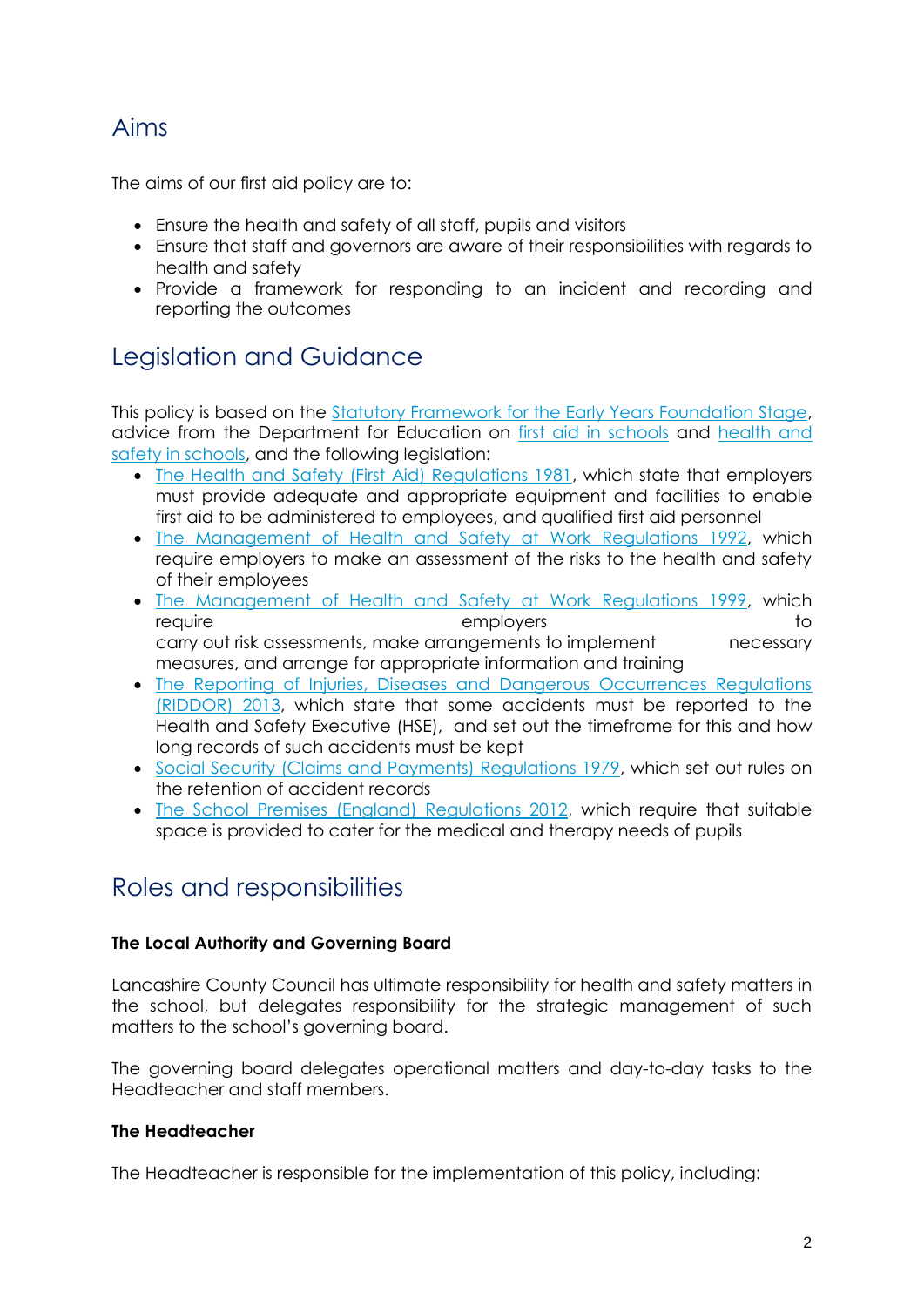- Ensuring that an appropriate number of appointed persons and/or trained first aid personnel are present in the school at all times
- Ensuring that first aiders have an appropriate qualification, keep training up to date and remain competent to perform their role
- Ensuring all staff are aware of first aid procedures
- Ensuring appropriate risk assessments are completed and appropriate measures are put in place
- Undertaking, or ensuring that managers undertake, risk assessments, as appropriate, and that appropriate measures are put in place
- Ensuring that adequate space is available for catering to the medical needs of pupils
- Reporting specified incidents to the HSE when necessary

#### **Staff**

School staff are responsible for:

- Ensuring they follow first aid procedures
- Ensuring they know who the first aiders in school are
- Completing accident reports for all incidents they attend to
- Informing the Headteacher or their manager of any specific health conditions or first aid needs

#### **Appointed person(s) and first aiders**

The Headteacher is responsible for:

- Provide guidance to staff when an adult or child is injured or becomes ill
- Ensuring that an ambulance or other professional medical help is summoned when appropriate

Ms K Pike is responsible for ensuring that main stock of first aid supplies are adequate. There is also a named person in each Year Group responsible for keeping First Aid stations and First Aid Supplies stocked.

All Teaching and Support Staff at Sherwood Primary School complete Paediatric First Aid Training.

First aiders are trained and qualified to carry out the role and are responsible for:

- Acting as first responders to any incidents; they will assess the situation where there is an injured or ill person, and provide immediate and appropriate treatment
- Sending pupils home to recover, where necessary
- Filling in an accident report on the same day, or as soon as is reasonably practicable, after an incident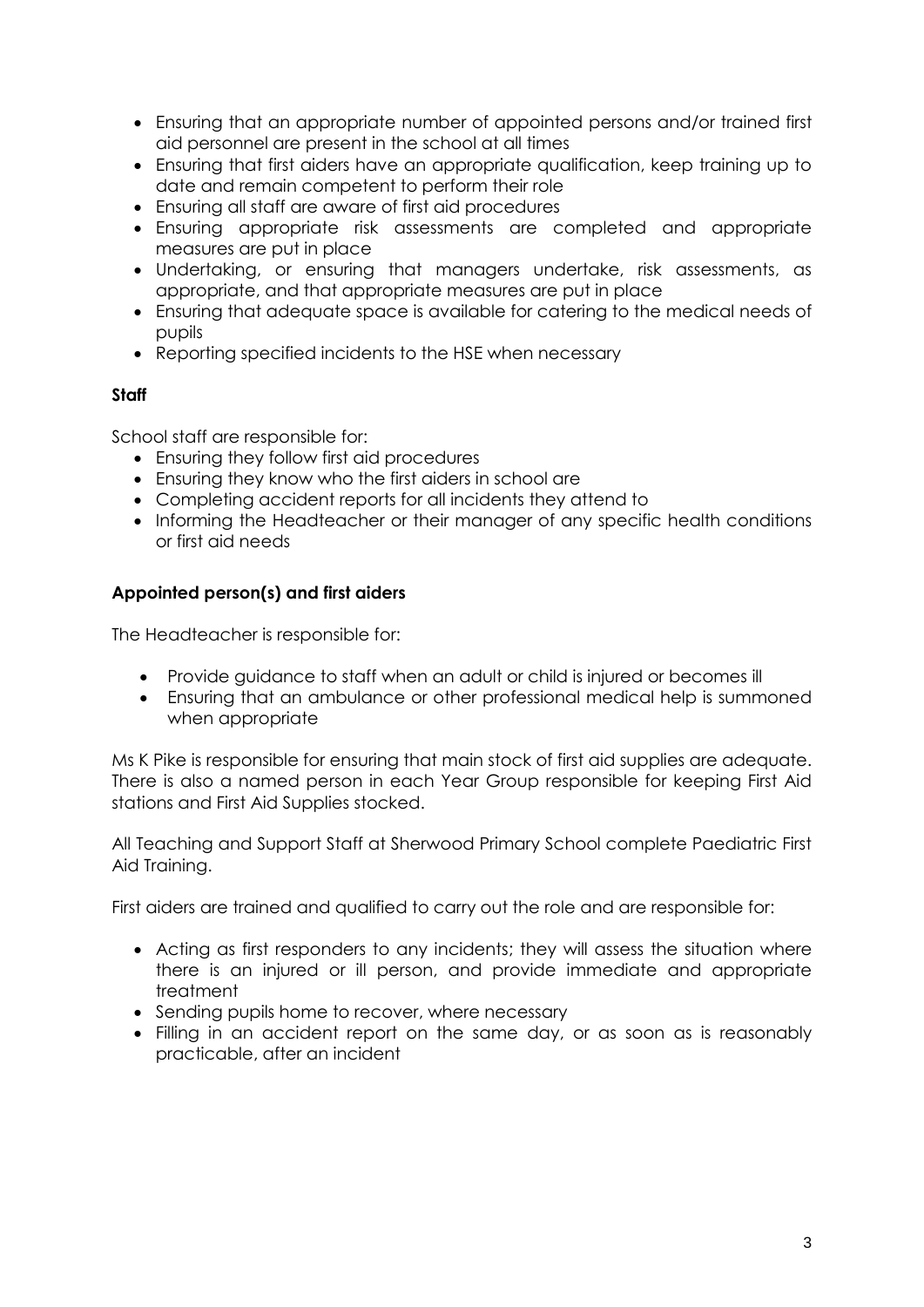## First Aid Procedures

#### **In-school procedures**

In the event of an accident resulting in injury:

- The closest member of staff present will assess the seriousness of the injury and (if this member of staff is not a qualified first aider) seek the assistance of a qualified first aider, if appropriate, who will provide the required first aid treatment
- The first aider, if called, will assess the injury and decide if further assistance is needed from a colleague or the emergency services. They will remain on scene until help arrives
- The first aider will also decide whether the injured person should be moved or placed in a recovery position
- If the first aider judges that a pupil is too unwell to remain in school, parents will be contacted and asked to collect their child. Upon their arrival, the first aider will recommend next steps to the parents
- If emergency services are called, the appointed person or first aider involved will contact parents immediately
- The first aider will complete an accident report form on the same day or as soon as is reasonably practical after an incident resulting in an injury

#### **Off-site procedures**

When taking pupils off the school premises, staff will ensure they always have the following:

- A mobile phone
- A Green Grab Bag first aid kit
- A Red Emergency Kit Bag
- Information about the specific medical needs of pupils
- Parents' contact details

Risk assessments will be completed by the visit leader prior to any educational visit that necessitates taking pupils off school premises.

There will always be at least one first aider with a current paediatric first aid certificate on school trips and visits, as required by the statutory framework for the Early Years Foundation Stage.

Please see Appendix E for an overview of Red Emergency Kit Bags and Critical Incident Bag.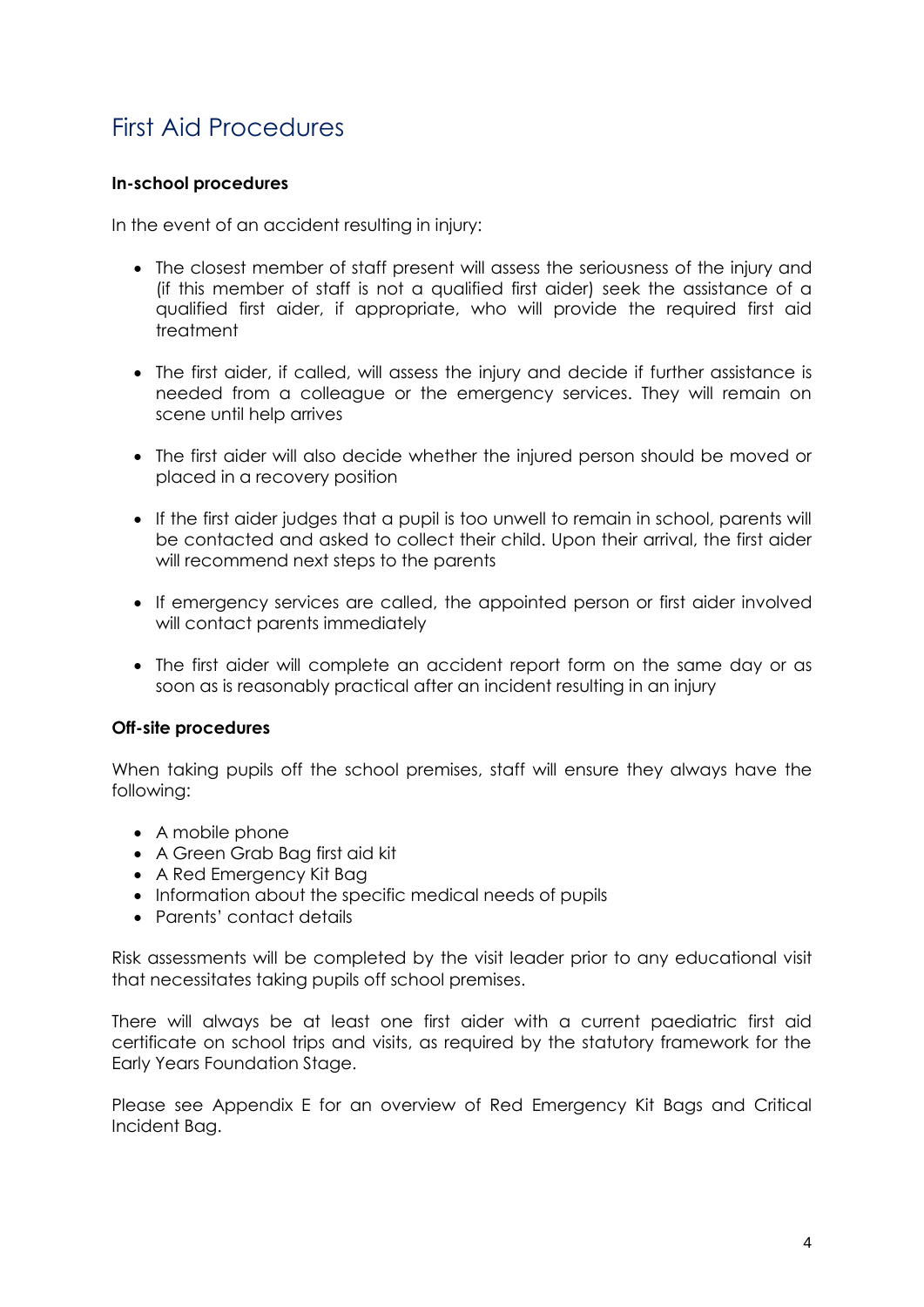## First aid equipment (Please see Appendix D)

A typical first aid kit in our school will include the following:

- A leaflet with general first aid advice
- Regular and large bandages
- Eye pad bandages
- Triangular bandages
- Adhesive tape
- Safety pins
- Disposable gloves
- Antiseptic wipes
- Plasters of assorted sizes
- Scissors
- Cold compress towel
- Ice packs
- Burns dressings

No medication is kept in first aid kits.

First aid kits are stored in:

- All classrooms
- Shared resource areas/designated first aid areas (please see Appendix C)

## First Aid Stations

First Aid Stations are located in the following areas:

- **Year 2**
- **Year 3**
- **BASE**

#### **First aid kits must not be removed from these First Aid Stations**

Please see Appendix C for location of First Aid stations and Emergency Kit.

In additional to this, a first aid cupboard is located in each year group containing a first aid grab bag, tissues, sick bowls, gloves and bodily fluid powder and ice packs.

First Aid grab bags from these cupboards can be taken outside for outdoor activity or on educational visits.

A named person is responsible for ensuring that First Aid cupboards and stations are stocked with appropriate items.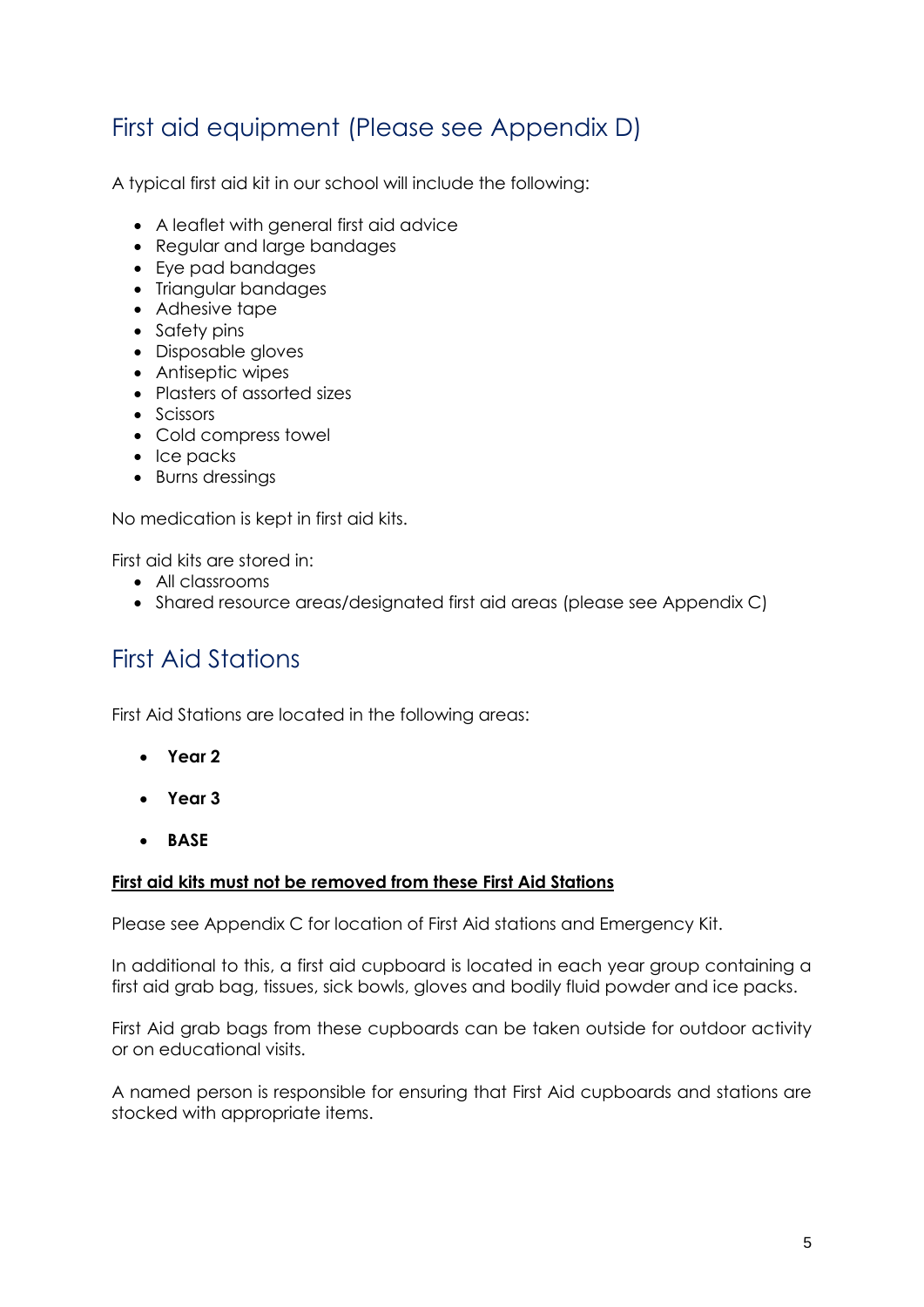#### **Emergency Inhalers/Defibrillator/AAI**

An emergency inhaler and a defibrillator is located in the hall.

A second defibrillator is located in BASE.

Staff are asked not to remove these items for educational visits.

A second emergency inhaler is available from the main first aid supplies cupboard for educational visits.

An Auto-Adrenaline Injector is located in the First Aid Cupboard in the Hall. This must only be administered if written consent has been received from parents and staff are advised to do so by the emergency services.

A second Auto-Adrenaline Injector is located in the Red Emergency Bag taken on educational visits.

### Record-keeping and reporting

All first aid administered must be recorded in the First Aid Record Book kept in each first aid kit. Any accident should be treated accordingly and an Injury Form sent home informing parents. This should be signed by a member of SLT.

#### **First aid and accident record book**

- An Injury form alongside the accident book will be completed by the first aider on the same day or as soon as possible after an incident resulting in an injury
- As much detail as possible should be supplied when reporting an accident, including all of the information included in the accident form
- Records held in the first aid and accident book will be retained by the school for a minimum of 3 years, in accordance with regulation 25 of the Social Security (Claims and Payments) Regulations 1979, and then securely disposed of.

#### **Injury forms (Yellow or white)**

Parents are notified of all accidents/injuries through a White or Yellow form that goes home. **Any significant injury, including any head bump, needs to be put on a yellow form and this must be handed directly to the parent or (if parents are not available at the end of the day), a telephone call home.** A white form is used for less significant injuries but staff are always asked to discuss the incident with a teacher/member of SLT if unsure. At Sherwood this discussion is considered as good practice.

#### **At the end of play**

When playtime is complete, welfare or duty staff need to inform teachers (and those people in charge of classes during PPA etc.) about any injuries. They can then take the forms to the office to get signed off. This is particularly useful at lunchtime when the office can collect all the forms to get them signed off in one go.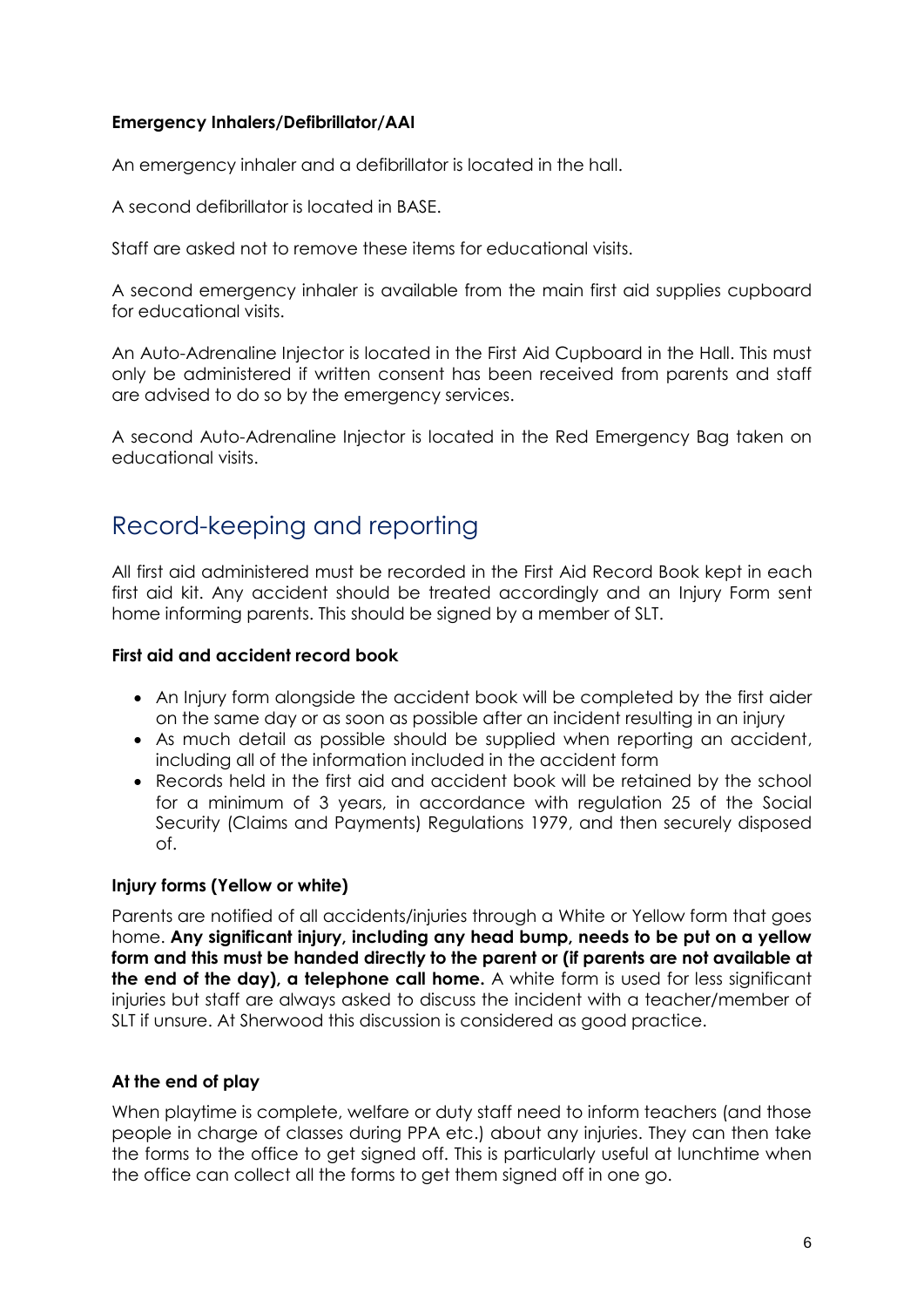#### **Ringing parents**

Should the incident be serious parents will be contacted immediately. If a child has to attend hospital, a health and safety accident form must be completed by the member of staff who witnessed the accident.

We ring parents for a variety of reasons. An injury could have been logged on a white or yellow form to merit calling parents. It could be a call is made due to illness or we are monitoring a child's condition.

Calling parents can be done by any member of staff including the office team. Welfare staff can be asked to ring parents but they should not be asked if it takes them from their duty where their presence is important. They should not be asked if it means they miss their lunch or extends into their personal time (after 1.05pm).

Calls to parents are a courtesy. They may offer the parent an opportunity to visit their child in school or pick them up. They may allow us to seek advice on whether a reaction to an injury or illness is normal or to check a treatment.

Appendix A offers advice on when to call parents.

#### **Reporting to the HSE**

The appointed person will keep a record of any accident which results in a reportable injury, disease, or dangerous occurrence as defined in the RIDDOR 2013 legislation (regulations 4, 5, 6 and 7).

The appointed person will report these to the Health and Safety Executive as soon as is reasonably practicable and in any event within 10 days of the incident.

#### **Reporting to Ofsted and child protection agencies**

The Headteacher will notify Ofsted of any serious accident, illness or injury to, or death of, a pupil while in the school's care. This will happen as soon as is reasonably practicable, and no later than 14 days after the incident.

The Headteacher will also notify Lancashire County Council any serious accident or injury to, or the death of, a pupil while in the school's care.

### **Training**

All school teaching and teaching support staff at Sherwood Primary School are required to undertake first aid training.

All first aiders must have completed a training course, and must hold a valid certificate of competence to show this. The school will keep a register of all trained first aiders, what training they have received and when this is valid until.

Staff are required to renew their first aid training when it is no longer valid. At all times, at least 1 staff member will have a current paediatric first aid (PFA) certificate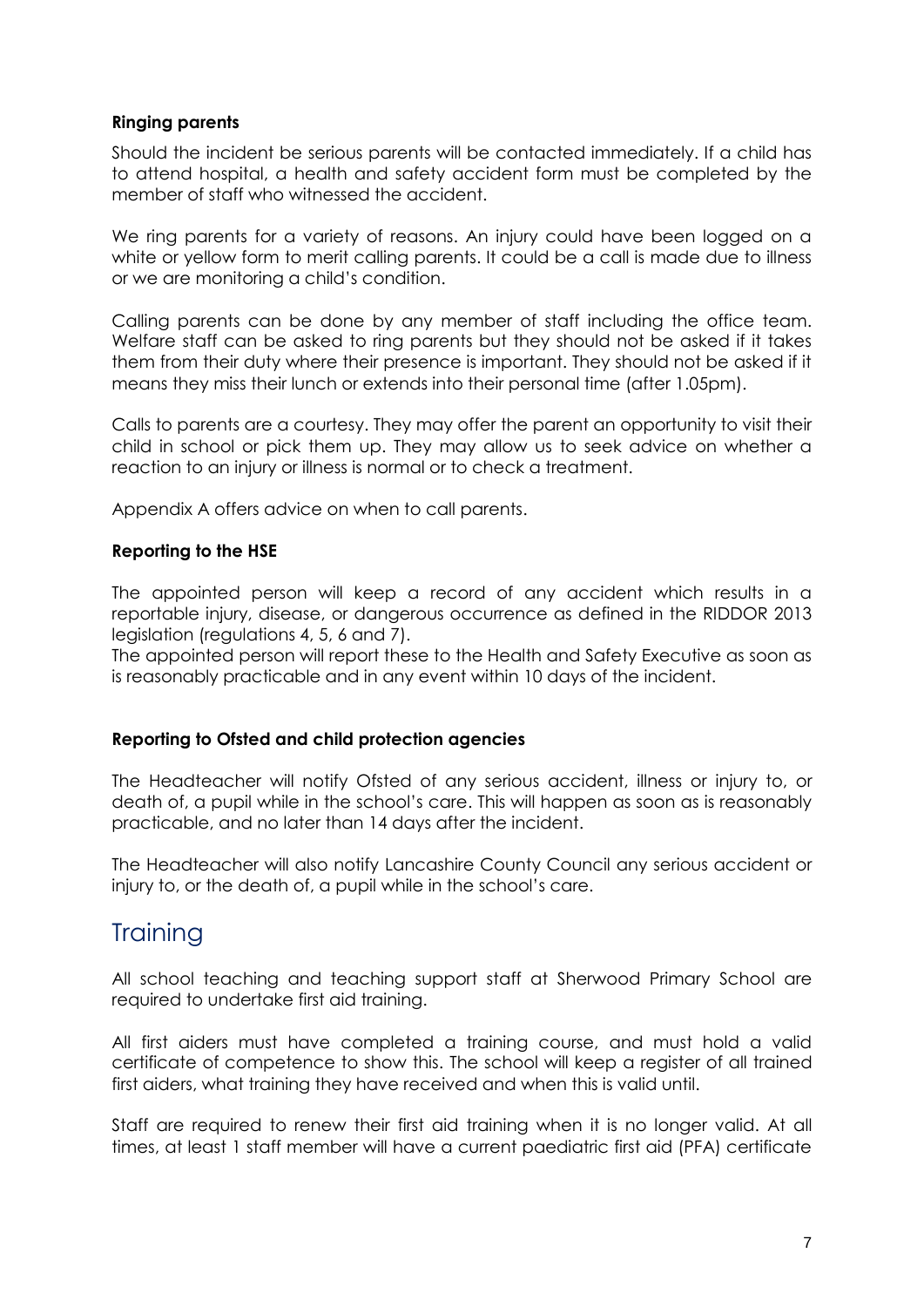which meets the requirements set out in the Early Years Foundation Stage statutory framework and is updated at least every 3 years.

## Monitoring arrangements

This policy will be reviewed by the appointed person every three years.

At every review, the policy will be approved by the Health, Safety and Safeguarding Committee.

This first aid policy is linked to:

- Health and safety policy
- Policy on supporting pupils with medical conditions
- Safeguarding Policy

Policy approved: 09/06/2021

Review date: June 2023

Signed (Headteacher):

Signed (Chair of Governors):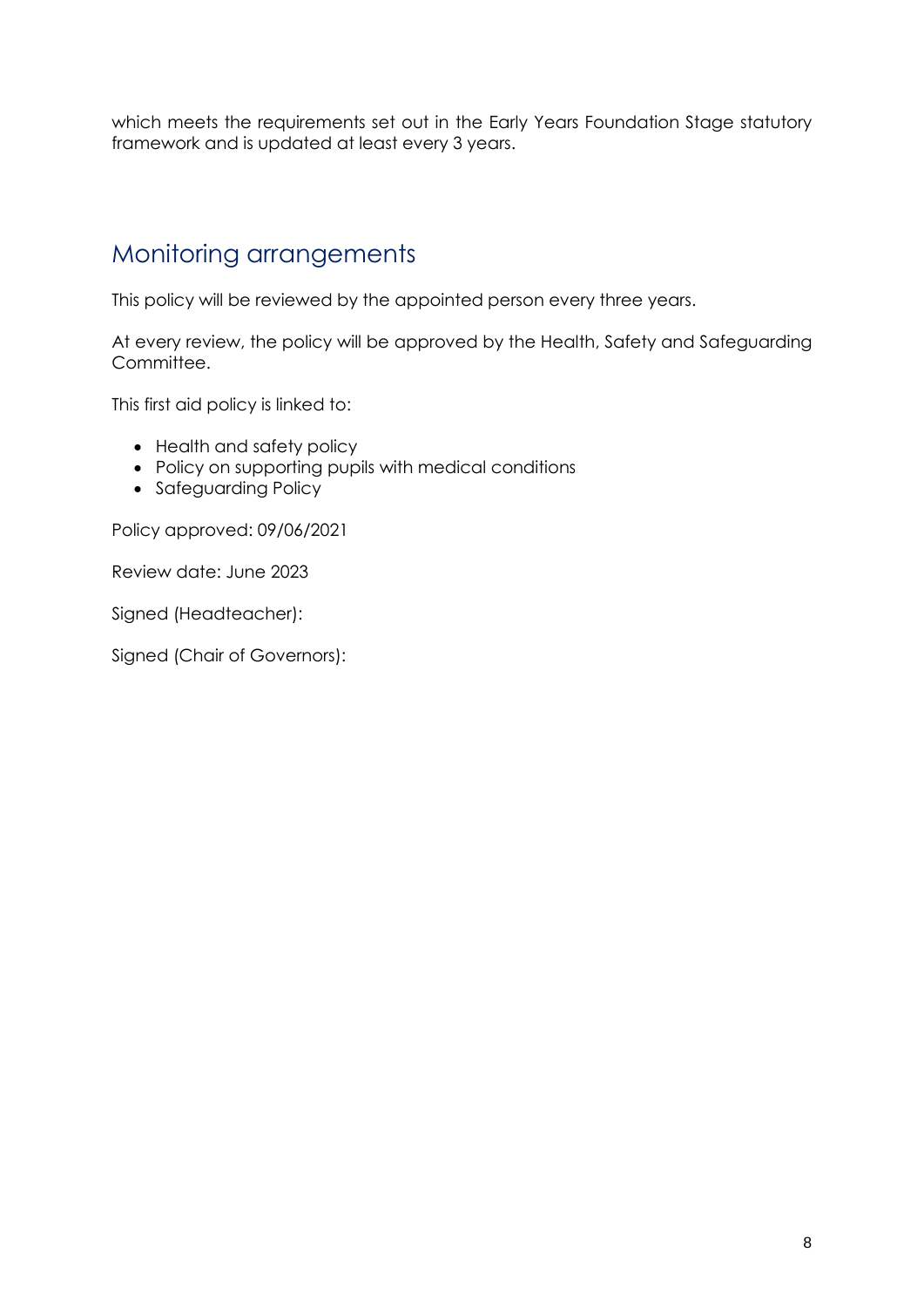## **Appendix A**

## **Calling Parents – Top Tips!**

- 1. **BUMPED HEAD LARGE VISIBLE BUMP** parents may want to see and assess
- 2. **ANY BITE/STING** parents need to tell us if they have been bitten/stung before. They may want to come in and administer some anti-histamine
- 3. **VOMITING** parents need to take child home
- 4. **NOSE BLEED** if longer than 30 mins parents need to come and assess
- 5. **SUSPECTED BREAK/SPRAIN/STRAIN** parents to assess any swelling
- 6. **GENERAL DISTRESS AFTER A FALL/ACCIDENT** – parents may need to come and assess
- 7. **RASHES** parents need to provide more information to us or assess themselves
- 8. **BURNS** parents must be informed
- 9. **ASTHMA** parents informed if inhaler has been used more than three times in a day. If attack, see 'Calling 999'
- 10.**EYE INJURY** inform parents if eye is bloodshot/swollen after injury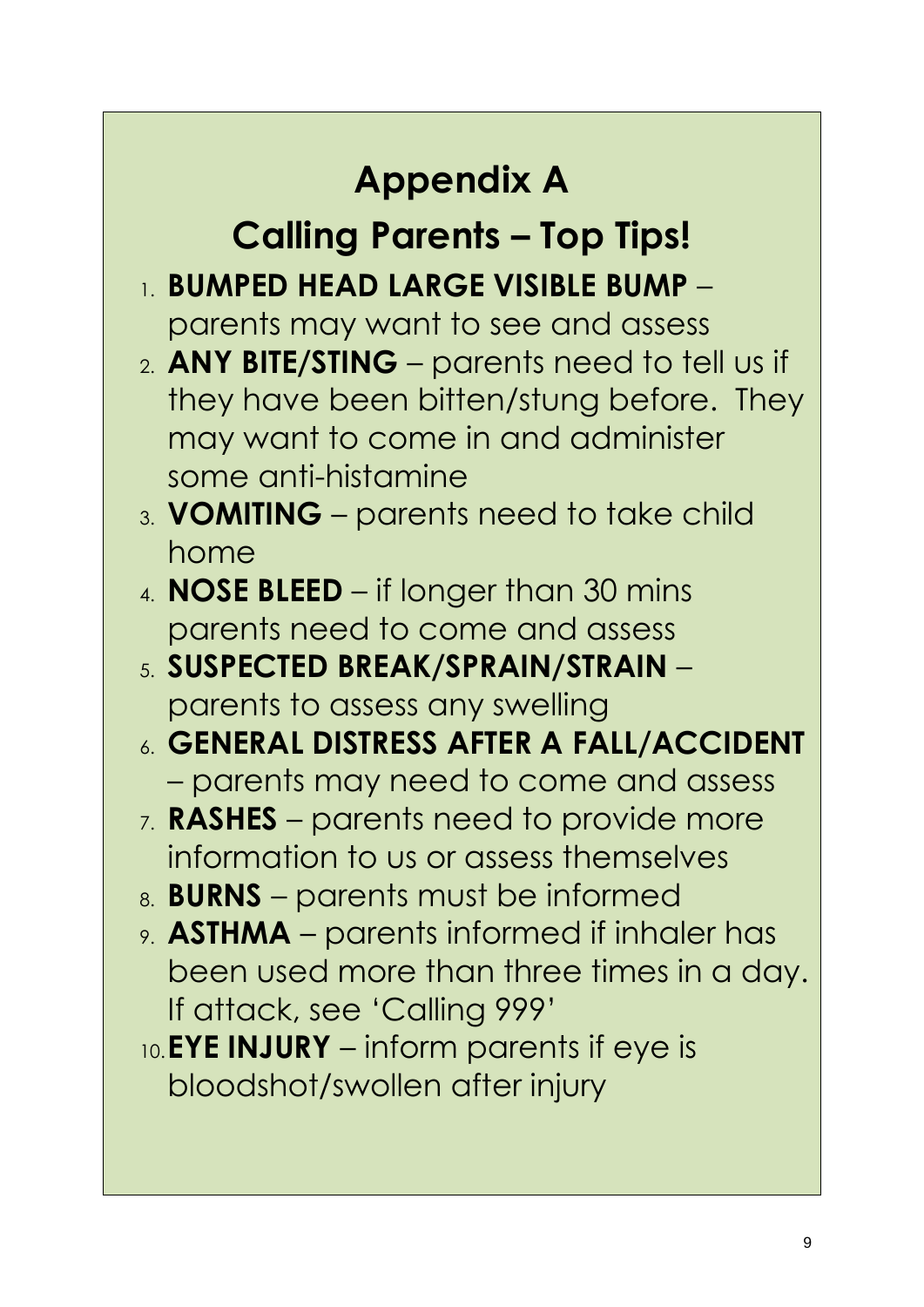# **Appendix B Calling 999**

- 1. **HEART ATTACK** sit casualty comfortably against wall. Call 999
- 2. **SHOCK** casualty has loss of blood/fluid from injury. Pale, cold, clammy. Raise legs. Call 999
- 3. **UNCONSCIOUS, BREATHING** check ABCD. Call 999, recovery position
- 4. **UNCONSCIOUS, NOT BREATHING** check ABCD, start CPR, call for Defib, call 999
- 5. **OBVIOUS BREAK/SPRAIN/STRAIN** avoid moving casualty unless airway is compromised. Call 999
- 6. **SEIZURE**  if first one or over 5 minutes. Call 999
- 7. **RASHES** if vital signs deteriorate rapidly call 999
- 8. **BURNS** if deep burn and/or casualty is going into shock. Call 999
- 9. **ASTHMA** if no improvement after inhaler treatment or first attack or casualty becomes exhausted. Call 999
- 10.**HEAD INJURY** if casualty vomits, call 999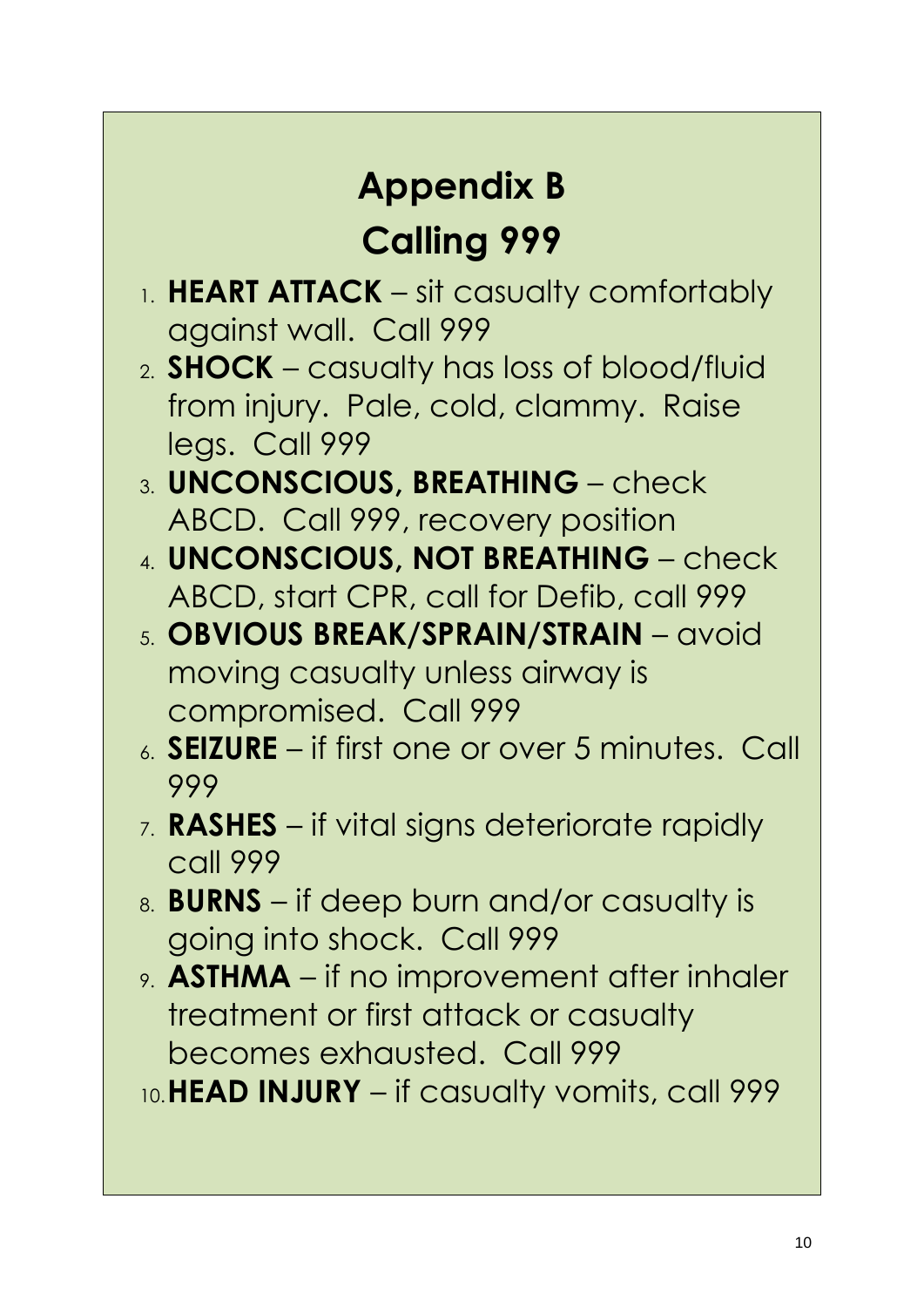Appendix C

#### **Sherwood Primary School**

Health, Safety and Contractor Site Map

- Fire Call Point
- First Aid Station
- Asbestos Register/Contractor Information
- Defibrillator D
- Emergency Inhaler  $\bf{I}$
- Carbon Dioxide Fire Extinauisher -1
- Foam Fire Extinauisher  $\overline{2}$
- Water Fire Extinguisher 3
- Powder Fire Extinguisher 4
- First Aid Supplies/Emergency Kit/Emergency E Inhaler/Auto Adrenaline Injector

#### Contractors

All Contractors are requested to sign in and wear a visitor lanyard at all times when on site. All contractors are requested to read and acknowledge receipt of our Contractors Site Rules.

#### **Visitors and Volunteers**

Visitors and Volunteers are All requested to sign in and wear a visitor lanyard at all times when on site. All visitors and volunteers are requested to read and acknowledge receipt of our Safeguarding Information Booklet.



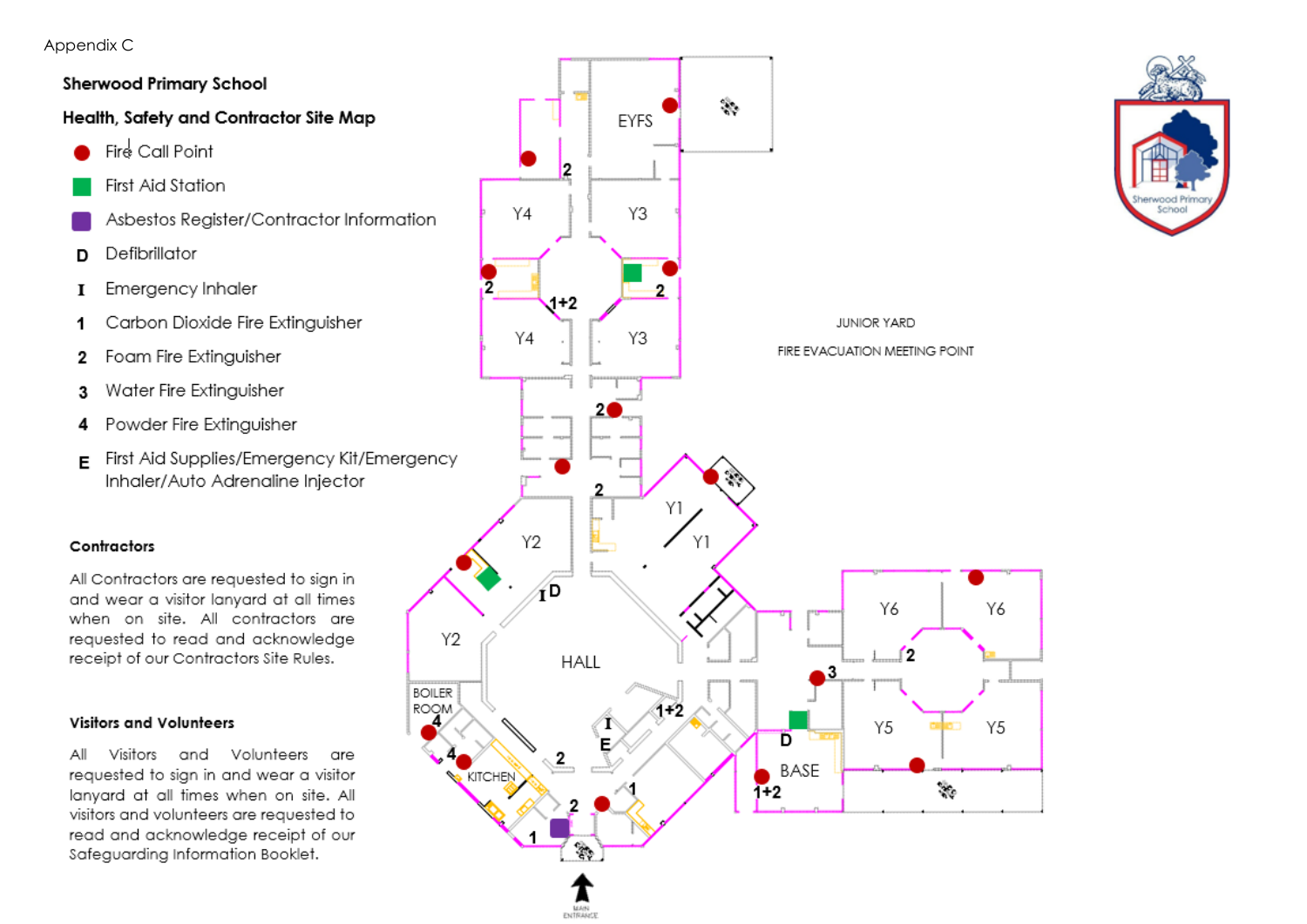| Appendix D: First Aid Equipment- REMEMBER regularly check the expiry dates and contents of your first aid kit. |                       |                               |                    |                      |                                                                        |
|----------------------------------------------------------------------------------------------------------------|-----------------------|-------------------------------|--------------------|----------------------|------------------------------------------------------------------------|
| Aprons                                                                                                         | Gloves                | Tape Scissors and<br>Tweezers | Wipes              | Ice Pack             | <b>Accident Form Record</b><br>(if required)<br><b>Accident Papers</b> |
| Eye<br>Pads                                                                                                    | Eye Wash/Drops        | Triangular Bandages           | Trauma Fix         | <b>Foil Blankets</b> | Reinforced Skin Strips                                                 |
| <b>Small Bandages</b>                                                                                          | Stero Pad             | Finger Bobs                   | <b>Face Shield</b> | <b>Burn Dressing</b> | Spilage Compound                                                       |
| Hypoallergic Tape                                                                                              | <b>Small Plasters</b> | <b>Medium Platers</b>         | Large Plasters     | Sick Bowl            |                                                                        |